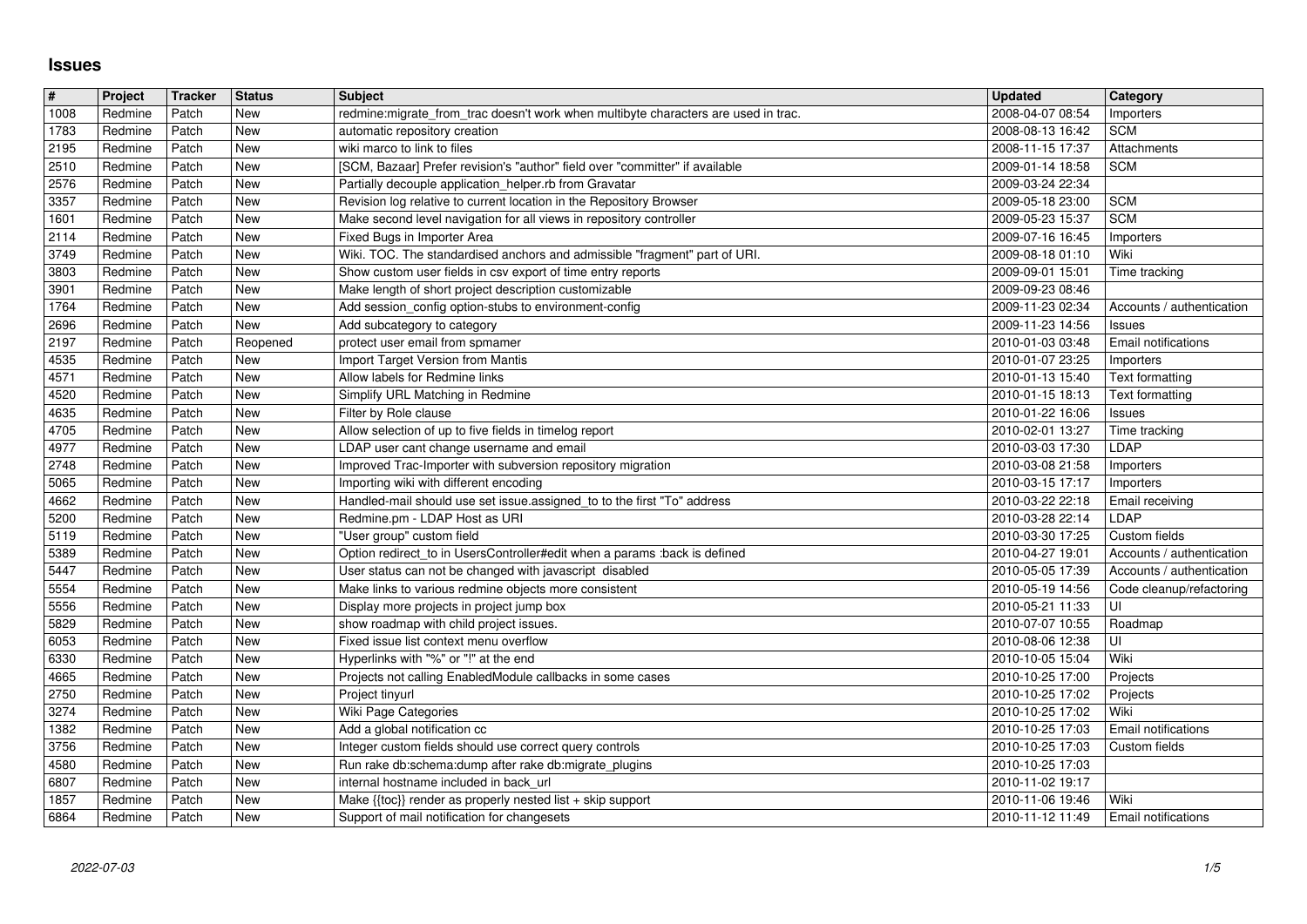| $\boxed{\texttt{#}}$  | Project            | Tracker        | <b>Status</b>            | Subject                                                                                                                                                               | <b>Updated</b>                       | <b>Category</b>                              |
|-----------------------|--------------------|----------------|--------------------------|-----------------------------------------------------------------------------------------------------------------------------------------------------------------------|--------------------------------------|----------------------------------------------|
| $\sqrt{4071}$<br>5035 | Redmine<br>Redmine | Patch<br>Patch | New<br><b>New</b>        | Accept more input when replying to a ticket using e-mail<br>Migrate from trac - Errors in wiki formating                                                              | 2010-11-12 14:17<br>2010-11-13 04:54 | Email receiving<br>Importers                 |
| 4277                  | Redmine            | Patch          | <b>New</b>               | Add "hide prefixed projectname from issuesubject on issuelist" setting                                                                                                | 2010-11-14 01:03                     | Administration                               |
| 3052<br>6926          | Redmine<br>Redmine | Patch<br>Patch | <b>New</b><br>New        | Patch for Redmine to persist form state when adding multiple issues<br>Plugins captions for name and descriptions has not i18n support                                | 2010-11-27 00:40<br>2010-11-29 20:42 | Issues<br>118n                               |
| 7058                  | Redmine            | Patch          | <b>New</b>               | Duplicate submit and link buttons on top of the edit form.                                                                                                            | 2010-12-10 02:41                     | l UI-                                        |
| 7086<br>3117          | Redmine<br>Redmine | Patch<br>Patch | <b>New</b><br><b>New</b> | Few fixes for subversion<br>Add the possibility to select the comment field to /timelog/report                                                                        | 2010-12-19 14:26<br>2010-12-22 00:29 | <b>SCM</b><br>Time tracking                  |
| 7204                  | Redmine            | Patch          | <b>New</b>               | Caching of public pages, requested from anonymous users (10x - 20x speed improvements)                                                                                | 2011-01-10 00:49                     |                                              |
| 7578<br>7770          | Redmine<br>Redmine | Patch<br>Patch | New<br><b>New</b>        | Patch: migrate ticket's owner changes when importing from Trac<br>use unless in control structures where it improves readability                                      | 2011-02-08 23:17<br>2011-03-04 14:31 | <b>Importers</b><br>Code cleanup/refactoring |
| 7829                  | Redmine            | Patch          | <b>New</b>               | Show branches changsets belongs to on issue page                                                                                                                      | 2011-03-11 09:54                     | <b>SCM</b>                                   |
| 1021<br>7895          | Redmine<br>Redmine | Patch<br>Patch | <b>New</b><br><b>New</b> | Patch for #1013 (uniqueness-validation of custom query name within user-scope)<br>Git, Mercurial: Allow source links using a tag in addition to revision hashes       | 2011-03-11 14:15<br>2011-03-17 05:38 | Issues<br><b>SCM</b>                         |
| 7959                  | Redmine            | Patch          | <b>New</b>               | Patch for repository revision update (reload)                                                                                                                         | 2011-03-22 19:15                     | <b>SCM</b>                                   |
| 3437<br>3770          | Redmine<br>Redmine | Patch<br>Patch | <b>New</b><br><b>New</b> | Textile parser regression with !! url<br>text/html documents force currently firefox to open download dialog                                                          | 2011-03-23 10:54<br>2011-03-23 11:02 | Text formatting<br>Attachments               |
| 6177                  | Redmine            | Patch          | <b>New</b>               | "bignum too big to convert into `long'" in migrate_from_trac.rake                                                                                                     | 2011-03-23 11:36                     | Importers                                    |
| 1705<br>2862          | Redmine<br>Redmine | Patch<br>Patch | <b>New</b><br><b>New</b> | Use Rails timezones support<br>Make user sorting by his localized encoding name instead of utf-8 encoding name                                                        | 2011-03-24 05:53<br>2011-03-24 06:01 | Rails support<br>118n                        |
| 6414                  | Redmine            | Patch          | <b>New</b>               | Added FLAG to Redmine.pm to AllowAlternateAuth methods on apache                                                                                                      | 2011-03-24 06:22                     | SCM extra                                    |
| 6107<br>$\sqrt{257}$  | Redmine<br>Redmine | Patch<br>Patch | <b>New</b><br><b>New</b> | Modify reposman.rb to delete a project on the repository when this project has been deleted on redmine<br>Optional project repository creation when using reposman.rb | 2011-03-24 06:26<br>2011-03-24 06:27 | SCM extra<br>SCM extra                       |
| 1059                  | Redmine            | Patch          | <b>New</b>               | Fully integrates svn/dav apache authentication                                                                                                                        | 2011-03-24 07:28                     | SCM extra                                    |
| 3477<br>5669          | Redmine<br>Redmine | Patch<br>Patch | New<br><b>New</b>        | Fix access handler to remove the need for a separate svn-private/git-private<br>Subversion mirror creation.                                                           | 2011-03-24 07:38<br>2011-03-24 07:53 | SCM extra<br>SCM extra                       |
| 3608                  | Redmine            | Patch          | <b>New</b>               | migrate_from_mantis encoding patch                                                                                                                                    | 2011-03-24 10:44                     | Importers                                    |
| 5027<br>6159          | Redmine<br>Redmine | Patch<br>Patch | <b>New</b><br><b>New</b> | hook in the mail handler<br>Subversion: latest changesets performance improvement.                                                                                    | 2011-03-24 10:53<br>2011-03-29 06:25 | Email receiving<br><b>SCM</b>                |
| 4029                  | Redmine            | Patch          | <b>New</b>               | Deletion of redmine-project should delete svn-project, too                                                                                                            | 2011-03-29 06:36                     | SCM extra                                    |
| 6475                  | Redmine            | Patch          | <b>New</b>               | Add an option to set the project name from apache when authenticating with Redmine.pm                                                                                 | 2011-03-29 07:14                     | SCM extra                                    |
| 7447<br>8109          | Redmine<br>Redmine | Patch<br>Patch | <b>New</b><br>New        | Patch for improved move/copy<br>Support for global permissions in acts_as_attachable                                                                                  | 2011-04-04 19:38<br>2011-04-08 23:09 | Issues                                       |
| 7664                  | Redmine            | Patch          | <b>New</b>               | Allowing plugins to add an option for the default gravatar                                                                                                            | 2011-04-11 10:01                     | Plugin API                                   |
| 5722<br>8196          | Redmine<br>Redmine | Patch<br>Patch | <b>New</b><br><b>New</b> | Custom Boolean Fields cannot be set to true<br>Adding a project param to perl auth module                                                                             | 2011-04-18 08:05<br>2011-04-20 10:48 | Custom fields<br>SCM extra                   |
| 258                   | Redmine            | Patch          | <b>New</b>               | Textilize document snippet on overview and activity page                                                                                                              | 2011-04-27 11:18                     | Text formatting                              |
| 8294<br>$8451$        | Redmine<br>Redmine | Patch<br>Patch | New<br>New               | Include repos in scheduled fetch<br>API:REST patch for the Net::Redmine::API::REST Perl Module                                                                        | 2011-05-05 09:44<br>2011-05-27 14:46 | <b>SCM</b><br><b>REST API</b>                |
| 5668                  | Redmine            | Patch          | <b>New</b>               | Invite Feature for projects                                                                                                                                           | 2011-07-14 23:52                     | Permissions and roles                        |
| 8831<br>9022          | Redmine<br>Redmine | Patch<br>Patch | New<br>New               | CSS class for issues due today in the issue list<br>Preserve leading zeros in #nnn issue links                                                                        | 2011-07-16 12:41<br>2011-08-10 09:35 | l Ul<br>Text formatting                      |
| 9066                  | Redmine            | Patch          | New                      | Redmine.pm not working for merges/copy #3727                                                                                                                          | 2011-08-16 23:40                     | SCM extra                                    |
|                       |                    |                |                          |                                                                                                                                                                       |                                      |                                              |
|                       |                    |                |                          |                                                                                                                                                                       |                                      |                                              |
|                       |                    |                |                          |                                                                                                                                                                       |                                      |                                              |
|                       |                    |                |                          |                                                                                                                                                                       |                                      |                                              |
|                       |                    |                |                          |                                                                                                                                                                       |                                      |                                              |
|                       |                    |                |                          |                                                                                                                                                                       |                                      |                                              |
|                       |                    |                |                          |                                                                                                                                                                       |                                      |                                              |
|                       |                    |                |                          |                                                                                                                                                                       |                                      |                                              |
|                       |                    |                |                          |                                                                                                                                                                       |                                      |                                              |
|                       |                    |                |                          |                                                                                                                                                                       |                                      |                                              |
|                       |                    |                |                          |                                                                                                                                                                       |                                      |                                              |
|                       |                    |                |                          |                                                                                                                                                                       |                                      |                                              |
|                       |                    |                |                          |                                                                                                                                                                       |                                      |                                              |
|                       |                    |                |                          |                                                                                                                                                                       |                                      |                                              |
|                       |                    |                |                          |                                                                                                                                                                       |                                      |                                              |
|                       |                    |                |                          |                                                                                                                                                                       |                                      |                                              |
|                       |                    |                |                          |                                                                                                                                                                       |                                      |                                              |
|                       |                    |                |                          |                                                                                                                                                                       |                                      |                                              |
|                       |                    |                |                          |                                                                                                                                                                       |                                      |                                              |
|                       |                    |                |                          |                                                                                                                                                                       |                                      |                                              |
|                       |                    |                |                          |                                                                                                                                                                       |                                      |                                              |
|                       |                    |                |                          |                                                                                                                                                                       |                                      |                                              |
|                       |                    |                |                          |                                                                                                                                                                       |                                      |                                              |
|                       |                    |                |                          |                                                                                                                                                                       |                                      |                                              |
|                       |                    |                |                          |                                                                                                                                                                       |                                      |                                              |
|                       |                    |                |                          |                                                                                                                                                                       |                                      |                                              |
|                       |                    |                |                          |                                                                                                                                                                       |                                      |                                              |
|                       |                    |                |                          |                                                                                                                                                                       |                                      |                                              |
|                       |                    |                |                          |                                                                                                                                                                       |                                      |                                              |
|                       |                    |                |                          |                                                                                                                                                                       |                                      |                                              |
|                       |                    |                |                          |                                                                                                                                                                       |                                      |                                              |
|                       |                    |                |                          |                                                                                                                                                                       |                                      |                                              |
|                       |                    |                |                          |                                                                                                                                                                       |                                      |                                              |
|                       |                    |                |                          |                                                                                                                                                                       |                                      |                                              |
|                       |                    |                |                          |                                                                                                                                                                       |                                      |                                              |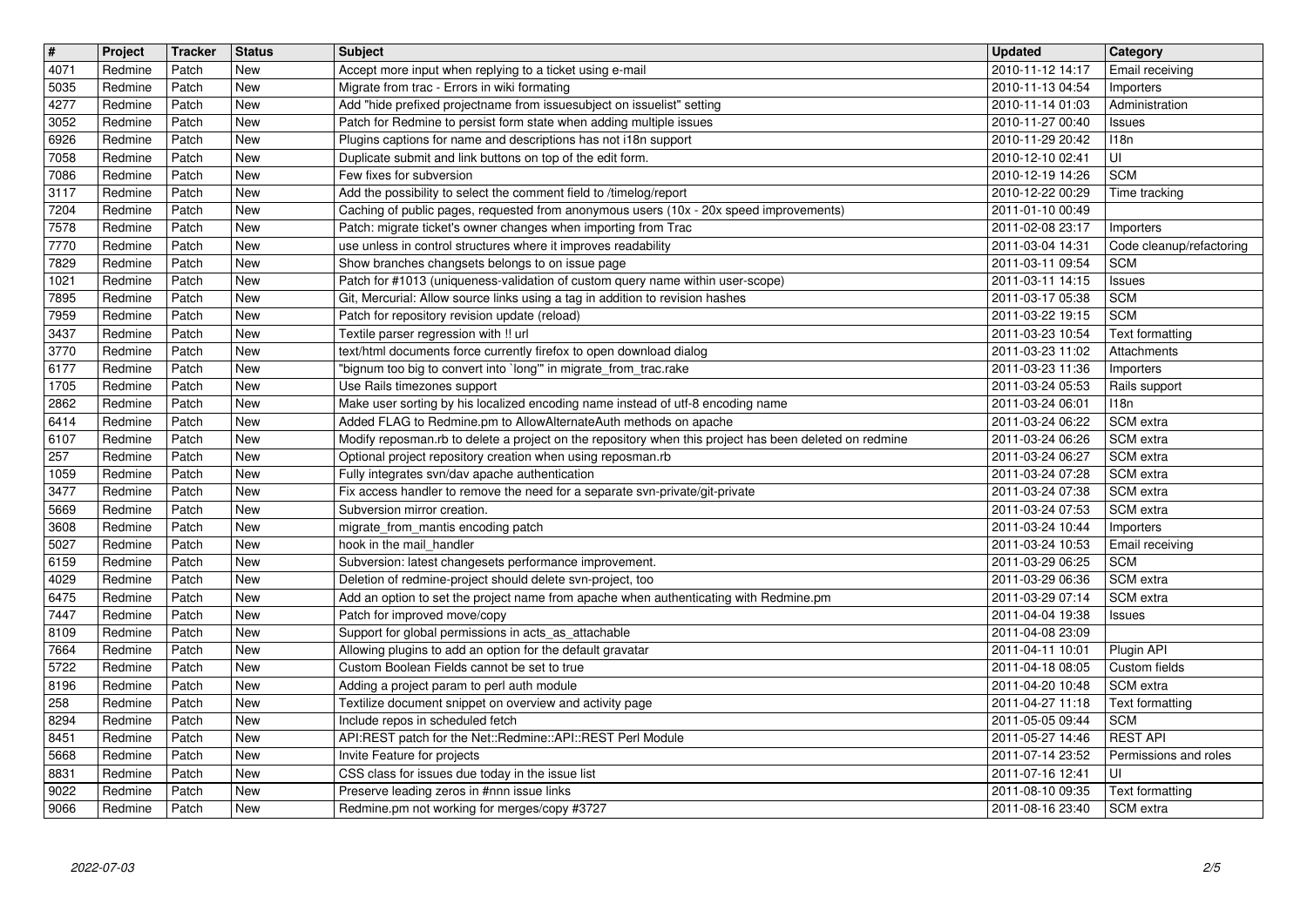| $\overline{\mathbf{t}}$ | Project            | Tracker        | <b>Status</b>   | <b>Subject</b>                                                                                                                                                 | <b>Updated</b>                       | <b>Category</b>                                    |
|-------------------------|--------------------|----------------|-----------------|----------------------------------------------------------------------------------------------------------------------------------------------------------------|--------------------------------------|----------------------------------------------------|
| 8934<br>9096            | Redmine<br>Redmine | Patch<br>Patch | New<br>New      | Add support for annotate with subversion when username contain space<br>Fix redirection to non-latin wiki pages after logon                                    | 2011-08-23 17:27<br>2011-08-24 18:25 | <b>SCM</b><br>Wiki                                 |
| 9319                    | Redmine            | Patch          | New             | Prevent passing :label option to HTML tag in TabularFormBuilder                                                                                                | 2011-09-26 14:16                     |                                                    |
| 9281<br>9579            | Redmine<br>Redmine | Patch<br>Patch | New<br>New      | easy logging of usernames in apache access logs via custom response header<br>Redmine.pm: crediential cache expiration                                         | 2011-09-27 17:00<br>2011-11-15 13:15 | Administration<br>l SCM extra                      |
| 7190                    | Redmine            | Patch          | New             | Timelog: Show date range filter in one line and move tabs to a dedicated partial                                                                               | 2011-11-24 19:54                     | luı                                                |
| 1700<br>9731            | Redmine<br>Redmine | Patch<br>Patch | New<br>New      | Support for extra macros to help in move from trac<br>Automate Mercurial Repository Creation                                                                   | 2011-12-05 10:20<br>2011-12-06 13:30 | Wiki<br>SCM extra                                  |
| 989                     | Redmine            | Patch          | New             | Migration task from Bugzilla                                                                                                                                   | 2012-01-09 13:43                     | Importers                                          |
| 4755<br>10571           | Redmine<br>Redmine | Patch<br>Patch | New<br>New      | Create and maintain groups from LDAP attributes<br>Project identifiers missing in API output                                                                   | 2012-01-19 10:43<br>2012-03-30 12:17 | LDAP<br><b>REST API</b>                            |
| 10628                   | Redmine            | Patch          | New             | Generate issue export filename with project name                                                                                                               | 2012-04-10 16:17                     | Issues                                             |
| 8768<br>3394            | Redmine<br>Redmine | Patch<br>Patch | New<br>New      | Edit comments for a certain time<br>stripping comments prevents importing Trac compatible subversion messages                                                  | 2012-05-03 08:02<br>2012-05-03 08:08 | Permissions and roles<br><b>SCM</b>                |
| 11064<br>7570           | Redmine<br>Redmine | Patch<br>Patch | New<br>New      | Trac -> Redmine wiki conversion : slashed links<br>Change test_helper requirement in tests                                                                     | 2012-05-31 11:43<br>2012-06-10 22:42 | Importers<br>Code cleanup/refactoring              |
| 10767                   | Redmine            | Patch          | New             | Adding completed ratio support to log messages                                                                                                                 | 2012-06-15 04:26                     | Time tracking                                      |
| 11057<br>11499          | Redmine<br>Redmine | Patch<br>Patch | New<br>New      | Confirm admin flag change on a separate page<br>Fixed attachments handling when receiving a new issue by mail                                                  | 2012-06-22 22:57<br>2012-07-24 14:42 | Administration<br>Email receiving                  |
| 11493                   | Redmine            | Patch          | New             | Show URL to attached file in plain text issue email                                                                                                            | 2012-07-25 00:10                     | <b>Email notifications</b>                         |
| 6450<br>4878            | Redmine<br>Redmine | Patch<br>Patch | New<br>New      | Allow localized date input and correctly transform for custom date fields<br>More Hook Features                                                                | 2012-08-12 17:31<br>2012-08-20 19:06 | Custom fields<br>Plugin API                        |
| 4262                    | Redmine            | Patch          | New             | Bazaar: correct renames handling, other improvements                                                                                                           | 2012-09-27 20:35                     | SCM                                                |
| 12338<br>4548           | Redmine<br>Redmine | Patch<br>Patch | New<br>New      | Allow MailHandler to submit to a specific issue<br>please pull in debian branch                                                                                | 2012-11-12 08:11<br>2013-01-13 21:04 | Email receiving                                    |
| 2013                    | Redmine            | Patch          | New             | Skip notification of issue's updating.                                                                                                                         | 2013-01-13 21:04                     | Email notifications                                |
| 2685<br>3732            | Redmine<br>Redmine | Patch<br>Patch | New<br>New      | Display notice when commenting on closed tickets<br>Incoming mail IMAP : Notify when an error occurs                                                           | 2013-01-13 21:04<br>2013-01-13 21:04 | Issues<br>Email receiving                          |
| 13041                   | Redmine            | Patch          | New             | Update last_login_on when authenticating with Redmine.pm                                                                                                       | 2013-02-07 01:39                     | SCM extra                                          |
| 13068<br>13239          | Redmine<br>Redmine | Patch<br>Patch | New<br>Resolved | Allow plugins to generate test coverage reports on MRI 1.9<br>migrate_from_mantis script doesn't work for later mantis versions                                | 2013-02-15 23:44<br>2013-02-20 23:07 | Importers                                          |
| 11500                   | Redmine            | Patch          | New             | Add --unknown-user=register to create inactive users                                                                                                           | 2013-02-26 03:40                     | Email receiving                                    |
| 13407<br>2106           | Redmine<br>Redmine | Patch<br>Patch | New<br>New      | Update migrate_from_mantis.rake to migrate from Mantis 1.2.10 to Redmine<br>Ability to choose period in 'Spent time' and count of watched issues on 'My page'. | 2013-03-09 00:20<br>2013-03-21 06:25 | Importers<br>UI                                    |
| 13545                   | Redmine            | Patch          | Needs feedback  | Workflow permissions are broken if user has multiple roles in project                                                                                          | 2013-03-25 22:42                     | <b>Issues workflow</b>                             |
| 1587<br>9317            | Redmine<br>Redmine | Patch<br>Patch | New<br>New      | Simple Phone Number and Address List for Users<br>Admin users should be always authorized when no context is given                                             | 2013-03-27 20:09<br>2013-03-28 14:17 | Accounts / authentication<br>Permissions and roles |
| 13645                   | Redmine            | Patch          | New             | Do not show context menu when right clicking on image.                                                                                                         | 2013-03-29 21:01                     | l UI                                               |
| 2173<br>240             | Redmine<br>Redmine | Patch<br>Patch | New             | Needs feedback Update the Git repository automatically<br>views/user/edit, make password fields not-autocomplete (UI fix)                                      | 2013-04-10 12:21<br>2013-04-11 01:20 | SCM extra<br>lui                                   |
| 1470                    | Redmine            | Patch<br>Patch | New             | Projects Info Block for MyPage                                                                                                                                 | 2013-04-14 10:55                     | My page                                            |
| 13359<br>640            | Redmine<br>Redmine | Patch          | New<br>New      | Better List-Id to help aid Gmail filtering<br>When choosing assignee, automatically switch status to Assigned                                                  | 2013-04-16 14:32<br>2013-04-30 10:48 | Email notifications<br>Issues                      |
|                         |                    |                |                 |                                                                                                                                                                |                                      |                                                    |
|                         |                    |                |                 |                                                                                                                                                                |                                      |                                                    |
|                         |                    |                |                 |                                                                                                                                                                |                                      |                                                    |
|                         |                    |                |                 |                                                                                                                                                                |                                      |                                                    |
|                         |                    |                |                 |                                                                                                                                                                |                                      |                                                    |
|                         |                    |                |                 |                                                                                                                                                                |                                      |                                                    |
|                         |                    |                |                 |                                                                                                                                                                |                                      |                                                    |
|                         |                    |                |                 |                                                                                                                                                                |                                      |                                                    |
|                         |                    |                |                 |                                                                                                                                                                |                                      |                                                    |
|                         |                    |                |                 |                                                                                                                                                                |                                      |                                                    |
|                         |                    |                |                 |                                                                                                                                                                |                                      |                                                    |
|                         |                    |                |                 |                                                                                                                                                                |                                      |                                                    |
|                         |                    |                |                 |                                                                                                                                                                |                                      |                                                    |
|                         |                    |                |                 |                                                                                                                                                                |                                      |                                                    |
|                         |                    |                |                 |                                                                                                                                                                |                                      |                                                    |
|                         |                    |                |                 |                                                                                                                                                                |                                      |                                                    |
|                         |                    |                |                 |                                                                                                                                                                |                                      |                                                    |
|                         |                    |                |                 |                                                                                                                                                                |                                      |                                                    |
|                         |                    |                |                 |                                                                                                                                                                |                                      |                                                    |
|                         |                    |                |                 |                                                                                                                                                                |                                      |                                                    |
|                         |                    |                |                 |                                                                                                                                                                |                                      |                                                    |
|                         |                    |                |                 |                                                                                                                                                                |                                      |                                                    |
|                         |                    |                |                 |                                                                                                                                                                |                                      |                                                    |
|                         |                    |                |                 |                                                                                                                                                                |                                      |                                                    |
|                         |                    |                |                 |                                                                                                                                                                |                                      |                                                    |
|                         |                    |                |                 |                                                                                                                                                                |                                      |                                                    |
|                         |                    |                |                 |                                                                                                                                                                |                                      |                                                    |
|                         |                    |                |                 |                                                                                                                                                                |                                      |                                                    |
|                         |                    |                |                 |                                                                                                                                                                |                                      |                                                    |
|                         |                    |                |                 |                                                                                                                                                                |                                      |                                                    |
|                         |                    |                |                 |                                                                                                                                                                |                                      |                                                    |
|                         |                    |                |                 |                                                                                                                                                                |                                      |                                                    |
|                         |                    |                |                 |                                                                                                                                                                |                                      |                                                    |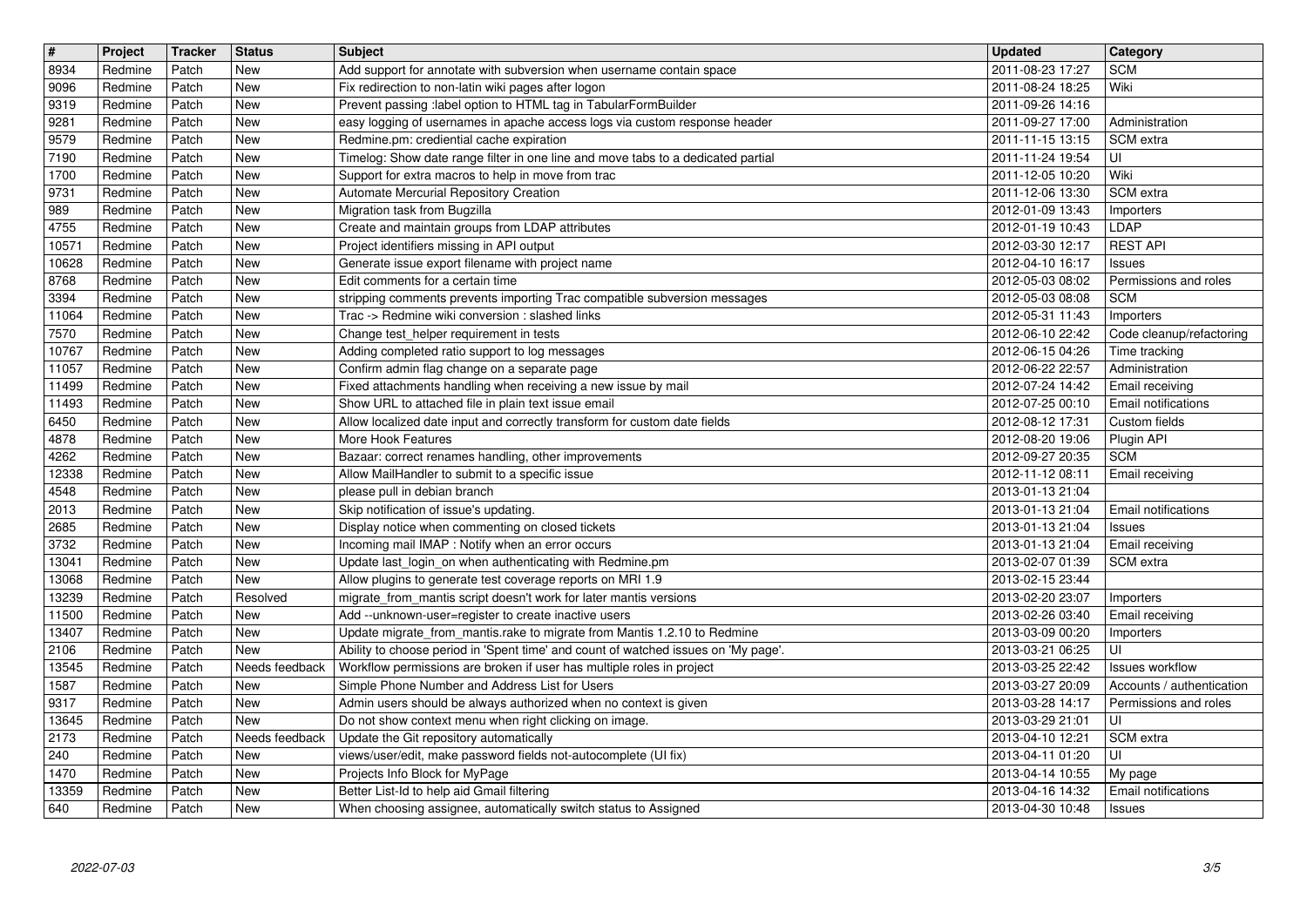| $\boxed{\texttt{#}}$ | Project            | <b>Tracker</b> | <b>Status</b>                | <b>Subject</b>                                                                                                                        | <b>Updated</b>                       | Category                                   |
|----------------------|--------------------|----------------|------------------------------|---------------------------------------------------------------------------------------------------------------------------------------|--------------------------------------|--------------------------------------------|
| 4822                 | Redmine            | Patch          | <b>New</b>                   | Version cannot be added from issue without existing versions                                                                          | 2013-05-10 10:16                     | UI                                         |
| 14039<br>14148       | Redmine<br>Redmine | Patch<br>Patch | <b>New</b><br>Reopened       | Display parent issue description on subissue<br>Double translation: label_f_hours vs. x_hours                                         | 2013-05-13 13:50<br>2013-06-06 01:02 | <b>Issues</b><br>Translations              |
| 14438                | Redmine            | Patch          | <b>New</b>                   | Different identifier between repository and redmine project                                                                           | 2013-07-12 07:25                     | l SCM extra                                |
| 14527                | Redmine            | Patch          | <b>New</b>                   | Git-smart-http authentication by repository                                                                                           | 2013-07-24 00:16                     | SCM extra                                  |
| 5764                 | Redmine            | Patch          | <b>New</b><br><b>New</b>     | migrate_from_trac does not support trac 0.12<br>Issue Colors Patch for #4967                                                          | 2013-07-29 16:51                     | Importers                                  |
| 13747<br>13763       | Redmine<br>Redmine | Patch<br>Patch | <b>New</b>                   | Live check of hostname setting                                                                                                        | 2013-08-03 05:20<br>2013-08-08 16:54 | UI<br>UI                                   |
| 9359                 | Redmine            | Patch          | <b>New</b>                   | invert project <-> repository relationship                                                                                            | 2013-08-27 08:27                     | <b>SCM</b>                                 |
| 3712                 | Redmine            | Patch          | <b>New</b>                   | enhanced mod_perl module for apache                                                                                                   | 2013-08-27 17:51                     | <b>SCM</b> extra                           |
| 14862<br>2525        | Redmine<br>Redmine | Patch<br>Patch | <b>New</b><br><b>New</b>     | Documents get paging and export functions<br>Redmine management of Git repositories                                                   | 2013-09-08 21:25<br>2013-09-23 01:51 | Documents<br><b>SCM</b>                    |
| 14567                | Redmine            | Patch          | <b>New</b>                   | migrate_from_trac.rake does not convert timestamps in Trac database version 23                                                        | 2013-10-08 04:01                     | Importers                                  |
| 14593                | Redmine            | Patch<br>Patch | <b>New</b><br><b>New</b>     | migrate_from_trac.rake, print out validation errors when doing save                                                                   | 2013-10-13 06:28                     | Importers                                  |
| 15153<br>1568        | Redmine<br>Redmine | Patch          | <b>New</b>                   | Show more information about subtasks<br>Added Support for htpasswd authentication                                                     | 2013-10-18 13:48<br>2013-10-23 19:35 | <b>Issues</b><br>Accounts / authentication |
| 15234                | Redmine            | Patch          | <b>New</b>                   | A popup message after session timeout                                                                                                 | 2013-11-01 08:45                     | Accounts / authentication                  |
| 15390<br>14109       | Redmine<br>Redmine | Patch<br>Patch | <b>New</b><br><b>New</b>     | Simple Redmine Sub-directory Support<br>Issue REST API should return visible changesets from other projects                           | 2013-11-19 05:27<br>2013-11-22 15:44 | <b>REST API</b>                            |
| 15565                | Redmine            | Patch          | <b>New</b>                   | Sidebar css                                                                                                                           | 2013-11-28 15:52                     | Code cleanup/refactoring                   |
| 12983                | Redmine            | Patch          | <b>New</b>                   | "Only for things I watch or I'm involved in" sends notifications only for issues                                                      | 2013-12-12 15:53                     | <b>Email notifications</b>                 |
| 3586<br>15819        | Redmine<br>Redmine | Patch<br>Patch | <b>New</b><br><b>New</b>     | Add an option to filter issues by people who were assigned to it in the past<br>Migrating from trac, mysql2-query is defect           | 2013-12-17 11:10<br>2014-01-07 18:52 | <b>Issues</b><br>Importers                 |
| 15975                | Redmine            | Patch          | <b>New</b>                   | Migrating from trac, parsing of headings is too greedy                                                                                | 2014-01-27 16:25                     | Importers                                  |
| 15982                | Redmine            | Patch          | <b>New</b>                   | Inconsitent wiki history functionaility                                                                                               | 2014-02-07 10:31                     | Wiki                                       |
| 16042<br>16116       | Redmine<br>Redmine | Patch<br>Patch | <b>New</b><br>Needs feedback | Nicer overview boxes<br>Sort of version options                                                                                       | 2014-02-08 10:48<br>2014-03-21 08:10 | UI<br>Roadmap                              |
| 16314                | Redmine            | Patch          | <b>New</b>                   | Redirect back is overheated                                                                                                           | 2014-04-04 10:05                     |                                            |
| 9181                 | Redmine            | Patch          | <b>New</b>                   | Enhance migrate_from_trac.rake in order to import Trac 'found in version' Field                                                       | 2014-04-16 09:57                     | Importers                                  |
| 16719<br>1476        | Redmine<br>Redmine | Patch<br>Patch | <b>New</b><br><b>New</b>     | Redmine.pm patch for HTTP access of repositories by repo-name<br>Ignore whitespace when using SVN (requires installation of gnu diff) | 2014-04-18 14:10<br>2014-05-21 12:17 | SCM extra<br><b>SCM</b>                    |
| 6096                 | Redmine            | Patch          | <b>New</b>                   | Highlighting Skype links in wiki                                                                                                      | 2014-05-23 22:08                     | Text formatting                            |
| 17088                | Redmine            | Patch          | <b>New</b>                   | call hook for repository edit form                                                                                                    | 2014-06-04 12:15                     | Hook requests                              |
| 17748<br>17947       | Redmine<br>Redmine | Patch<br>Patch | <b>New</b><br><b>New</b>     | Subrepositories Fail to Authenticate Internal Users upon Subversion Checkout<br>Mirror relation                                       | 2014-09-24 11:18<br>2014-09-24 17:50 | SCM extra<br>Issues                        |
| 18001                | Redmine            | Patch          | <b>New</b>                   | Migration from highly customized Mantis 1.2.11 with inheritable categories in redmine                                                 | 2014-09-30 12:12                     | Importers                                  |
| 18134                | Redmine            | Patch          | <b>New</b>                   | Issues with svn:mergeinfo property values and r13443 rails-4.1 rebase.                                                                | 2014-10-27 07:52                     | Code cleanup/refactoring                   |
| 18209<br>3827        | Redmine<br>Redmine | Patch<br>Patch | <b>New</b><br>New            | Add e-mail notification option: Tracker updated<br>Allow (SVN) repository browsing in Redmine.pm                                      | 2014-10-27 15:24<br>2014-11-10 15:44 | <b>Email notifications</b><br>SCM extra    |
| 14740                | Redmine            | Patch          | New                          | display decimals hours only if fractional                                                                                             | 2014-12-04 14:23                     | Time tracking                              |
| 18496                | Redmine            | Patch          | Resolved                     | Migrate to Redmine 2.5.3 (or 2.6.0) from Mantis 1.2.17                                                                                | 2014-12-28 04:46                     | Importers                                  |
| 7304<br>811          | Redmine<br>Redmine | Patch<br>Patch | <b>New</b><br>New            | expand the size of date field<br>Username validation - allow spaces                                                                   | 2015-01-03 14:29<br>2015-01-08 15:28 | UI<br>Accounts / authentication            |
|                      |                    |                |                              |                                                                                                                                       |                                      |                                            |
|                      |                    |                |                              |                                                                                                                                       |                                      |                                            |
|                      |                    |                |                              |                                                                                                                                       |                                      |                                            |
|                      |                    |                |                              |                                                                                                                                       |                                      |                                            |
|                      |                    |                |                              |                                                                                                                                       |                                      |                                            |
|                      |                    |                |                              |                                                                                                                                       |                                      |                                            |
|                      |                    |                |                              |                                                                                                                                       |                                      |                                            |
|                      |                    |                |                              |                                                                                                                                       |                                      |                                            |
|                      |                    |                |                              |                                                                                                                                       |                                      |                                            |
|                      |                    |                |                              |                                                                                                                                       |                                      |                                            |
|                      |                    |                |                              |                                                                                                                                       |                                      |                                            |
|                      |                    |                |                              |                                                                                                                                       |                                      |                                            |
|                      |                    |                |                              |                                                                                                                                       |                                      |                                            |
|                      |                    |                |                              |                                                                                                                                       |                                      |                                            |
|                      |                    |                |                              |                                                                                                                                       |                                      |                                            |